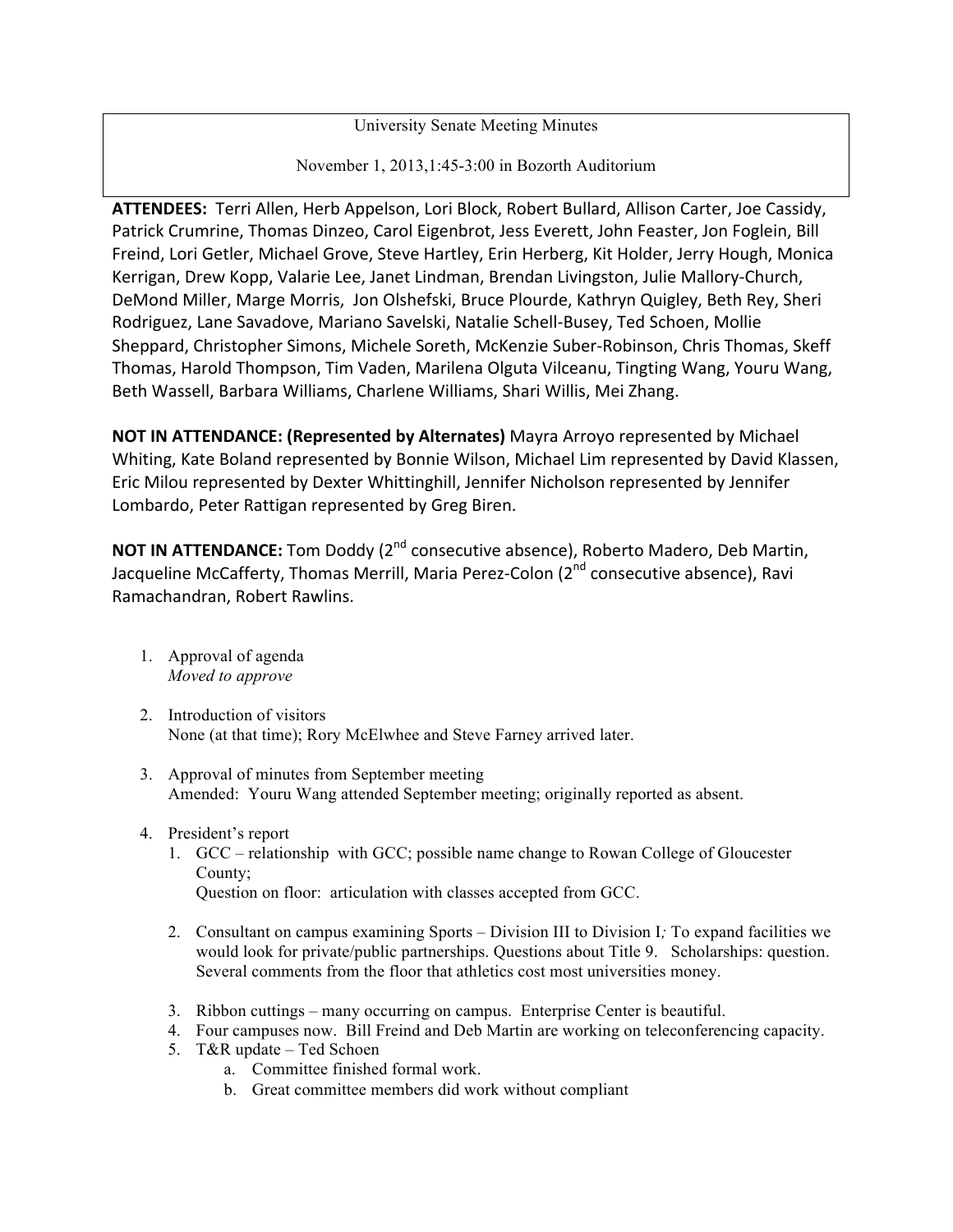c. Issue as university grows, how to restructure T&R process; task force being formed in Dec. Unsustainable as is.

6.Scheduling resolutions: Rory McElwhee, Steve Farney and Brendan Livingston.

a. Standardize passing time to 15 minutes (page 2) High demand time 10:50 to 1:30.

This will affect Glassboro campus non-CGCE programs now.

.

Second proposal will address how to use the grid (Steve Farney) Department will have freedom. Alternatives for nighttime hours. 5:00-7:30; 6:30- 9:00; 8:00- 10:30. Will work on specific department issues.

b. Changes to scheduling system (page 4) Sample classroom/Time Slot Schedule for Dept to Fill Out

Departments will complete schedule; reviewed by Dean's office.

Initial allocation will be made available to the Senate before we vote. Email to Senators early next week; share with departments..

System will not be perfect at first. Historical data is coming from Section Tally.

Page 4: States that "Department chairs will assign"; should be "in consultation with colleagues". Recommended action: Should be added as friendly amendment by Senate at second reading.

If passed at next Senate meeting, would be in effect Fall 2014. Suggested that a sunset date be put into it; but would have to be replaced with something else, not go back to old schedule.

## 7. Update on advising: Rory McElwhee

Report of Advising Redesign Team; Model is called "dual advisor". All students would be assigned a professional advisor (they would have MA in counseling or higher ed); Use GRAD and Rowan Success Network. Faculty advisor would be called "faculty mentors"; can connect students to department and disciplines and careers.

Open Forum scheduled two weeks from now; Nov 15 James 3091 2 hour Open Forum. Will be in Rowan Announcer.

8. Update on Curriculum: Erin Herberg No proposals. Current system is unsustainable given university growth. 289 proposals 2012-13; to date in 2013-14 over 220 proposals; having a committee to reconsider the structure and process of curriculum to be responsive to ongoing changes in curriculum. Moving to electronic will take time.